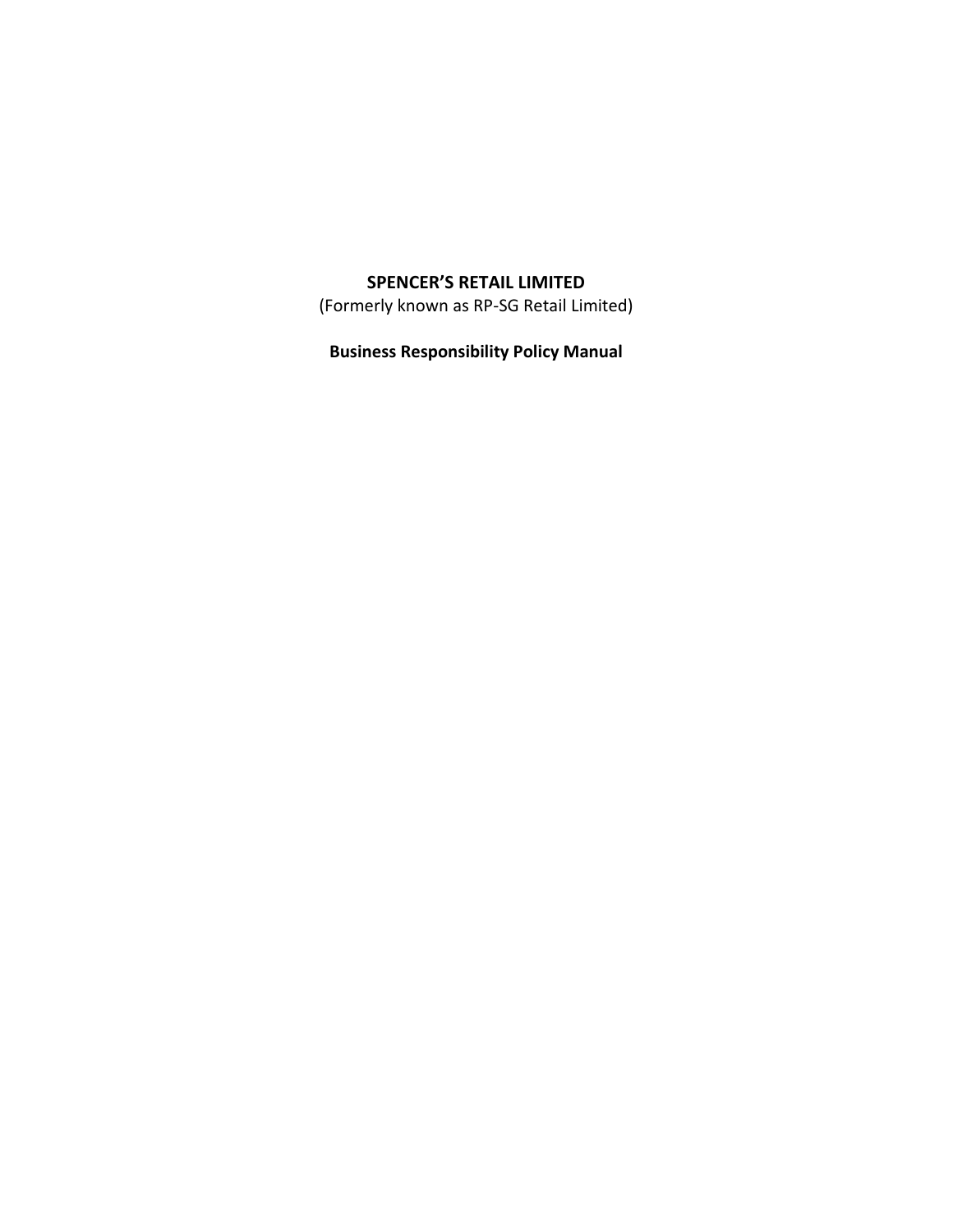# **Contents**

| <b>Sr</b>      | <b>Description</b>                                                                               | Page |
|----------------|--------------------------------------------------------------------------------------------------|------|
| No.            |                                                                                                  | No.  |
| $\mathbf{1}$   | Introduction                                                                                     |      |
| $\overline{2}$ | Policy 1 - Ethics, Transparency and Accountability                                               |      |
| 3              | Policy 2 - Provide Goods and Services that are safe and contribute to Sustainable<br>Development |      |
| 4              | Policy 3 - Employee Wellbeing and Safety                                                         |      |
| 5              | Policy 4 - Responsibility Towards Stakeholders                                                   |      |
| 6              | Policy 5 - Respect and Promote Human Rights                                                      |      |
| $\overline{7}$ | Policy 6 - Environment Policy                                                                    |      |
| 8              | Policy 7 - Responsible Advocacy of Regulatory Policies                                           |      |
| 9              | Policy 8 - Inclusive Growth and Equitable Development                                            |      |
| 10             | Policy 9 - Customer Centric approach to Business                                                 |      |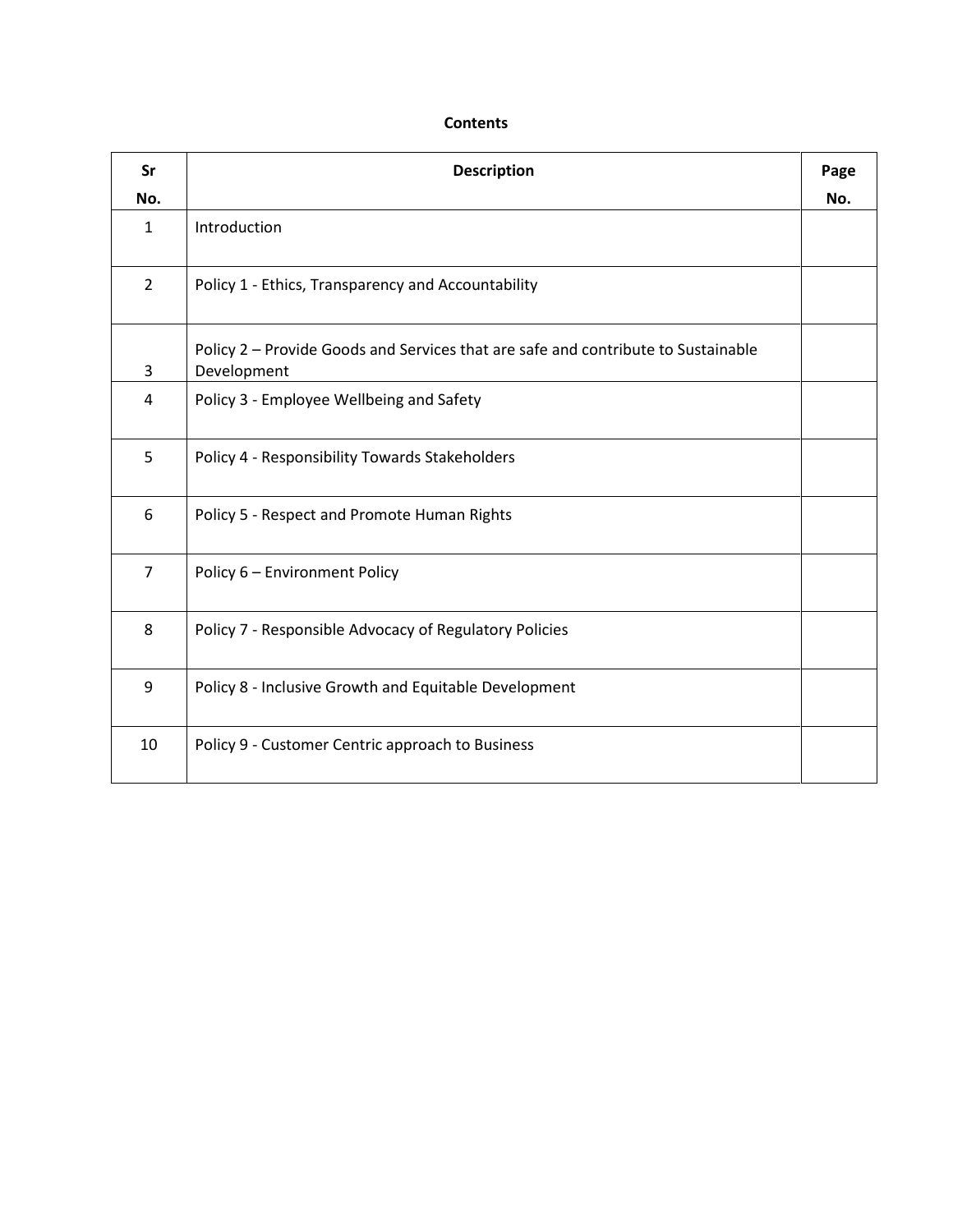### **Introduction**

Spencer's Retail Limited (SRL) is an emerging national supermarket chain operating under brand name "Spencer's". Our Business approach is to focus on value – retailing. Majority of products stocked by us are everyday products forming part of basic rather than discretionary spending.

We endeavor to foster a governance philosophy that is committed to maintaining accountability, transparency and responsibility, which are integral to the Company's day-today operations. We have established a strong internal framework that overseas various aspects of the organization's administration. Through this robust framework we aim to promote strong ethics, a positive culture and long-term sustainability.

To strengthen our commitment to responsible business, we are also complying with the mandate of the Securities and Exchange Board of India (SEBI) to publish a Business Responsibility Report (BRR) based on National Voluntary Guidelines (NVG) as part of our annual report. BRR serves as a tool to communicate the performance of organizations on Economic, Social and Governance (ESG) parameters to its stakeholders. It also motivates a company to measure, disclose and be accountable for organizational performance while working towards the goal of responsible and sustainable development. This also suggests Companies to develop policies across the nine principles as mentioned in the NVG.

We have prepared a Policy Manual consisting of "policy statements" which is a combination of our existing policies, SOPs, protocols and other internal documents. All the relevant stakeholders shall be informed about this policy manual by publishing it on the website of the company.

# **Contact:**

For any queries/ suggestions/ feedback, write to us on spencers.secretarial@rpsg.in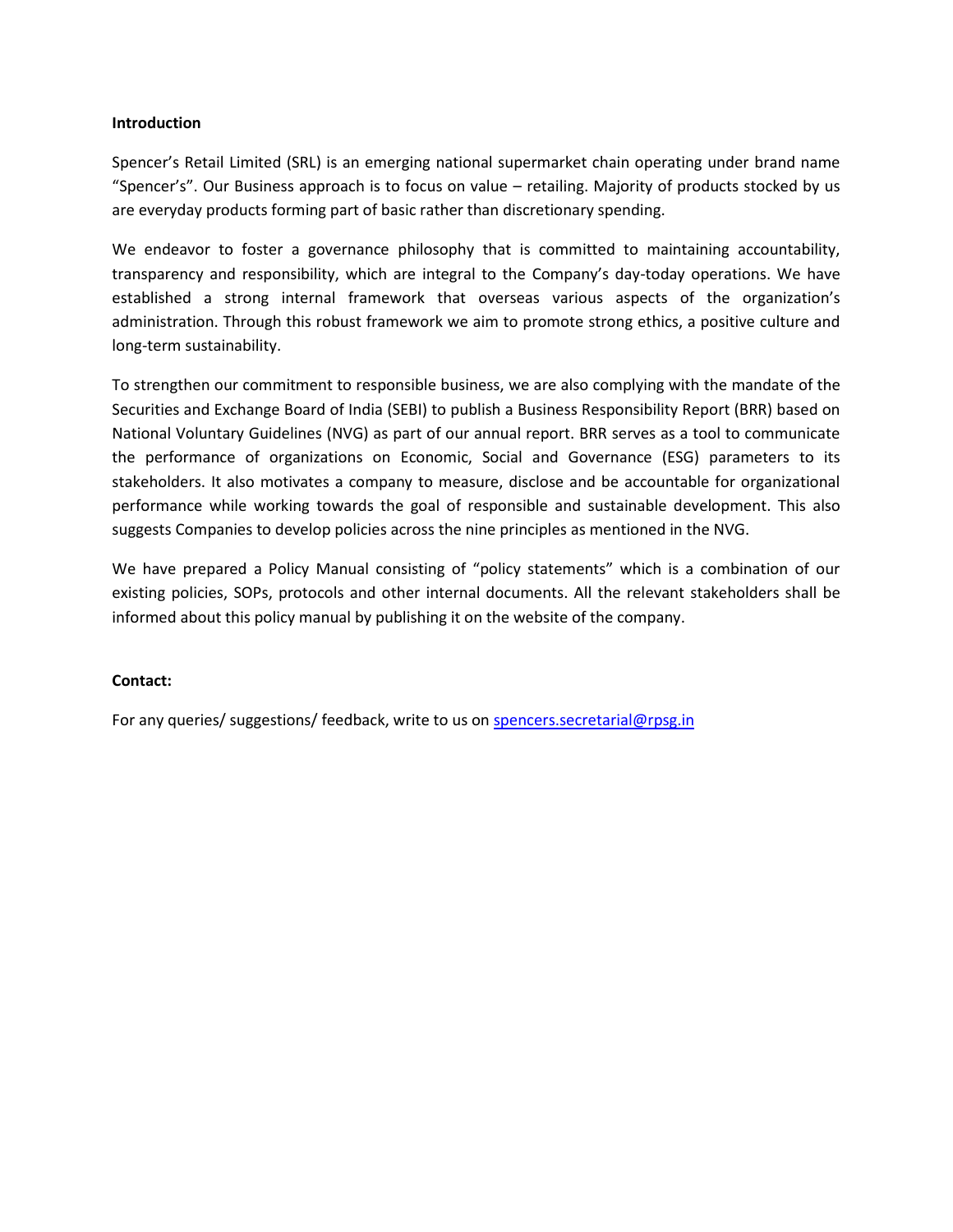# **Policy 1 - Ethics, Transparency and Accountability**

# **Policy objectives**

The company is committed to adhere to the highest standards of ethics, moral and legal conduct of its business operations. To maintain these standards, the Company encourages its employees and other stakeholders who have questions or concerns about ethics to come forward and express them without the fear of punishment or unfair treatment. We also have a Vigil (Whistle Blower) mechanism which provides a channel to the employees and Directors to report to the management, concerns about unethical behavior, actual or suspected fraud or violation of the codes of conduct of our policy.

# **Scope of the policy**

This policy is applicable to our employees, directors, business partners/ associates, and other relevant stakeholders.

# **Principles of the Policy**

- We will conduct all our business dealings in a fair, ethical and transparent manner.
- We will respect and adhere to all laws, rules and regulations in letter and spirit.
- We expect our leadership team to set an example for all stakeholders by demonstrating the highest standards of ethics and moral in day-to-day business operations.
- We commit to uphold and enhance personal and professional honour, integrity and the dignity of each stakeholder during our business dealings.
- We seek to create an open environment for all individuals to speak about any ethical concerns without the fear of any retribution.
- We shall investigate all reported instances of questionable or unethical behavior. In every instance where improper behavior is found to have occurred, the company will take appropriate action.
- We shall avoid any interest or activity that is in conflict with the conduct of our official duties.
- We shall always ensure to protect privileged information of our Company and such information shall only be shared with authorized personnel.
- We shall ensure compliance with all anti-bribery, anti-fraud and anti-money laundering laws and regulations.

SRL Policies Supplementing this Principle:

1. Vigil Mechanism Policy; 2. Code of Conduct for Board Members and Senior Management

# **Policy 2 – Provide Goods and Services that are safe and contribute to Sustainable Development**

#### **Policy objectives**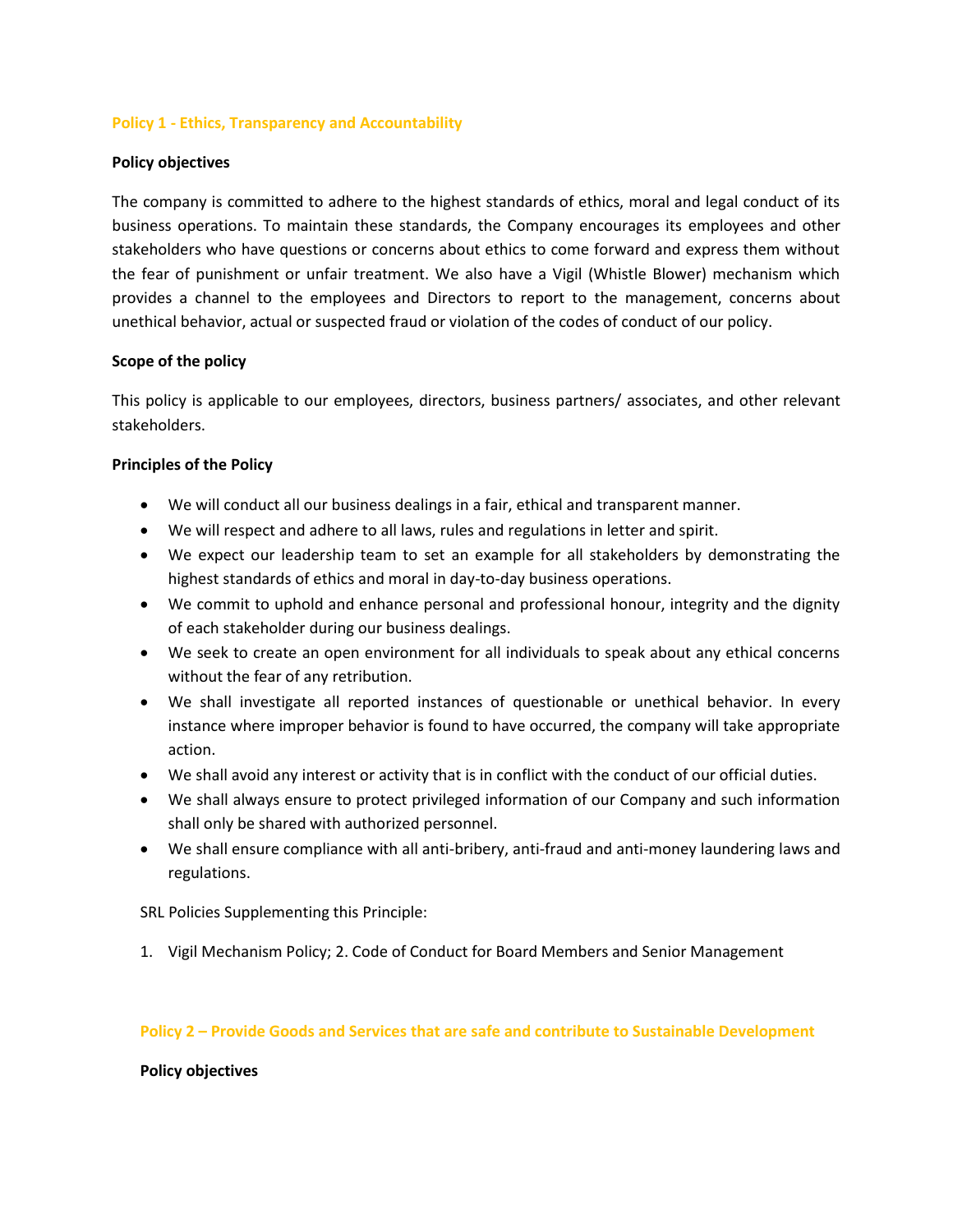The Company aims to promote a culture where all efforts are directed towards providing good quality and safe products to all our customers. We also endeavor to provide a safe environment for all stakeholders at our premises. Sustainable development integrates economic progress, social responsibility and environmental concerns with the purpose of improving quality of life. SRL endeavors to embed the principle of sustainability, as far as feasible in all its services.

# **Scope of the policy**

This policy is applicable to our employees, business partners/ associates and other relevant stakeholders.

# **Principles of the Policy**

- We will always stand by our Core Values of Action, Care and Truth which will enable us to achieve our goal of providing Good Products at Great Value to our customers.
- We will ensure a safe environment for all our customers, employees and business partners/ associates at our premises.
- We will ensure optimal usage of resources which are required in all our services and encourage reuse and recycling wherever feasible.
- We will engage with business partners/associates including local suppliers and vendors in our areas of operations, who will help us provide quality products and services to our customers.
- We will provide all the relevant information related to our products and services which confirm to the applicable laws and regulations.
- We will monitor our technology from time to time for making our services more efficient, thereby enhancing our customer satisfaction.

# **Policy 3 - Employee Wellbeing and Safety**

# **Policy objectives**

SRL as a responsible employer understands its duty towards ensuring wellbeing of its employees and promotes a safe and healthy business environment across all its offices and business locations. The Company has incorporated this policy to respect the dignity and freedom of its employees without any discrimination.

# **Scope of the policy**

This policy is applicable to all the employees working at our premises across locations.

# **Principles of the Policy**

 We will comply with all the applicable local laws pertaining to human rights and provide a harassment free work environment.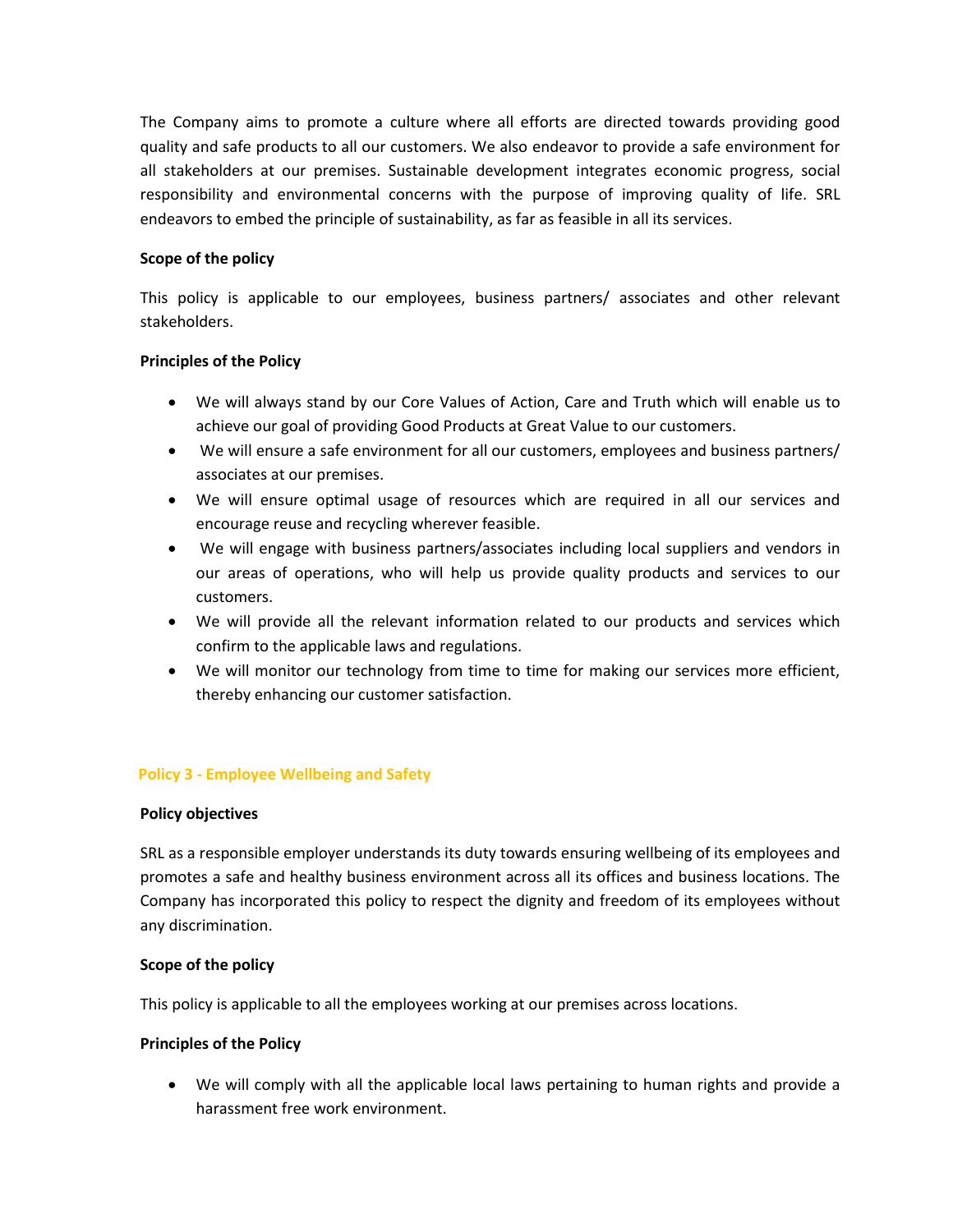- We will provide and maintain equal opportunities during recruitment and active employment irrespective of caste, creed, gender, race, religion or ability.
- We will prohibit use of child labour, forced labour or any form of voluntary labour, paid or unpaid.
- We encourage our employees to ensure their personal safety as well as that of their coworkers.
- We strive to maintain a safe, hygienic & humane workplace across all our locations.
- We will ensure skill upgradation of all our employees by providing access to necessary learning opportunities, on an equal and non-discriminatory basis.

# **Policy 4- Responsibility towards Stakeholders**

#### **Policy objectives**

The Company values all its stakeholders and will continue its engagement with them through various mechanisms to identify their concerns and build effective communication.

# **Scope of the policy**

This policy is applicable to all the identified key internal and external stakeholders mentioned below:

- 1. Customers
- 2. Employees
- 3. Business partners/associates (Vendors/ Suppliers/ Contractors)
- 4. Shareholders
- 5. Regulatory Authorities/ Bodies
- 6. Local Communities in the areas that we operate in

# **Principles of the Policy**

- We will treat all our stakeholders equally and promote engagement platforms to resolve their concerns in a transparent and fair manner.
- We shall strive to ensure that all business decisions are taken bearing in mind the collective interest of our stakeholder groups.
- We shall strive to give special emphasis to the local communities in the areas where we operate through our CSR initiatives.
- We will encourage, wherever feasible, employment of individuals who are disadvantaged or under-educated and thus improve their well-being.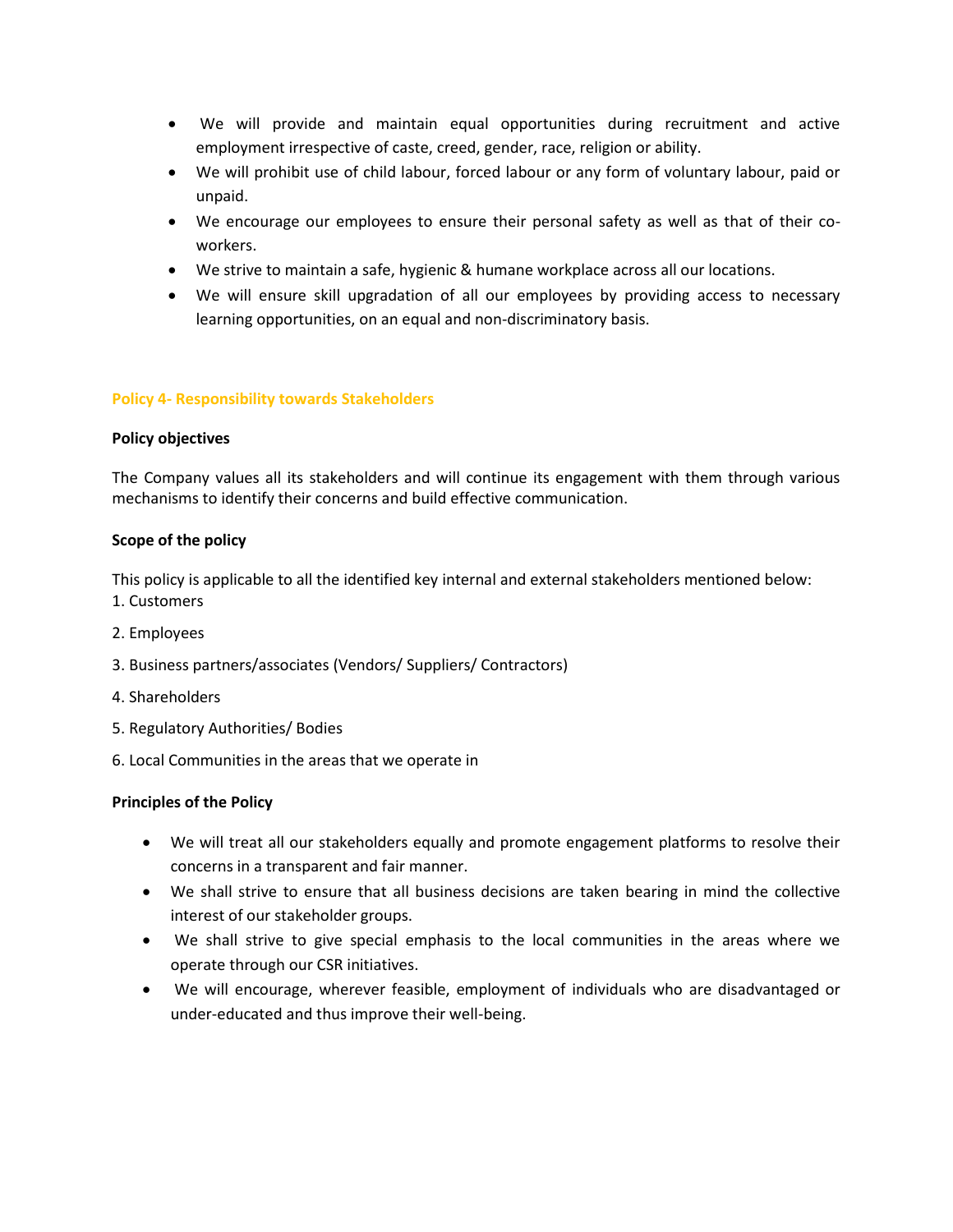# **Policy 5 - Respect and Promote Human Rights**

### **Policy objectives**

The Company seeks to conduct business in a manner that respects each and every individual associated with the Company. In this regards, SRL encourages a work place environment which is free from any kind of human rights violations.

# **Scope of the policy**

This policy is applicable to all the employees, business partners/ associates and other relevant stakeholders of SRL

# **Principles of the Policy**

- We will abide by all applicable labour laws and regulations in our business operations.
- We will abide by all legal norms related to human rights in letter and spirit including but not restricted to Fundamental Rights and Directive Principles of State Policy of the Indian Constitution, Sexual Harassment of Women at Workplace (Prevention, Prohibition and Redressal) Act, 2013 etc.
- We shall promote a workplace that is free from child or forced labour, paid or unpaid.
- We will provide a robust grievance mechanism which addresses complaints and issues pertaining to human rights and is accessible to all relevant internal and external stakeholders.
- We will offer equal opportunities to all our employees irrespective of caste, creed, gender, race, religion or ability.
- We will always encourage our value chain partners to support us and avoid any situation of human rights violations.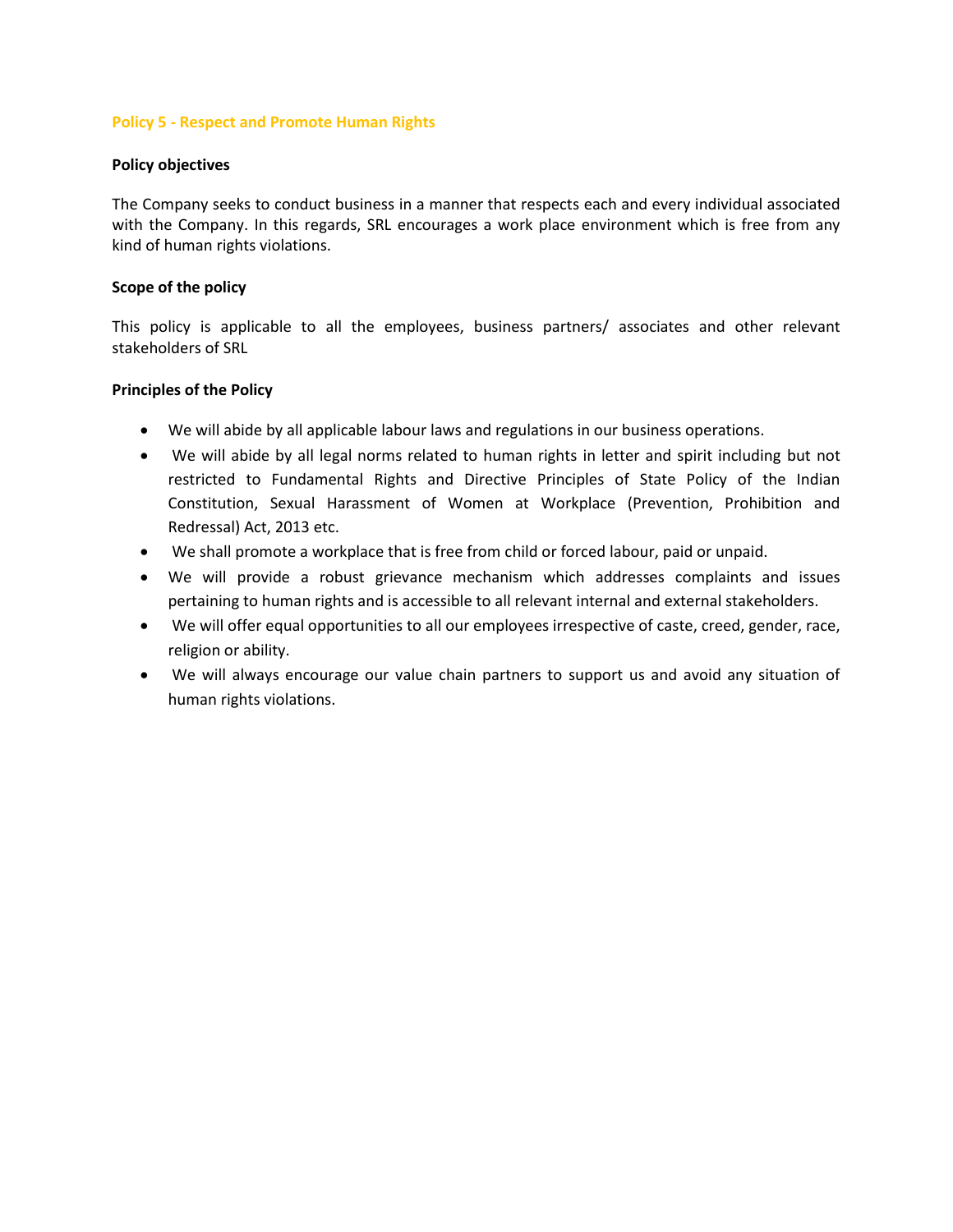# **Policy 6 - Environmental Policy**

### **Policy objectives**

The Company values its natural surrounds and is committed towards protection and preservation of environment and natural resources. The Company will take concerted efforts towards exploring recycling options, waste management, energy efficiency and conservation to minimize the overall environmental impact.

# **Scope of the policy**

This policy is applicable to all the employees, business partners/ associates and other relevant stakeholders of SRL.

# **Principles of the Policy**

- We will constantly take pro-active steps to limit the impact of our operations on the environment and use natural resources judiciously.
- We will encourage all our business partners / associates to develop products for consumers which are safe and environment-friendly.
- Wherever feasible, we will continue to adopt best practices in our business operations for a better and greener environment.
- We shall periodically review environmental risks associated with our operations.
- We will always encourage our value chain partners to support us and work towards a clean and green environment.
- We will abide by and respect all laws, rules and regulations related to Environmental Protection and Safety in letter and spirit.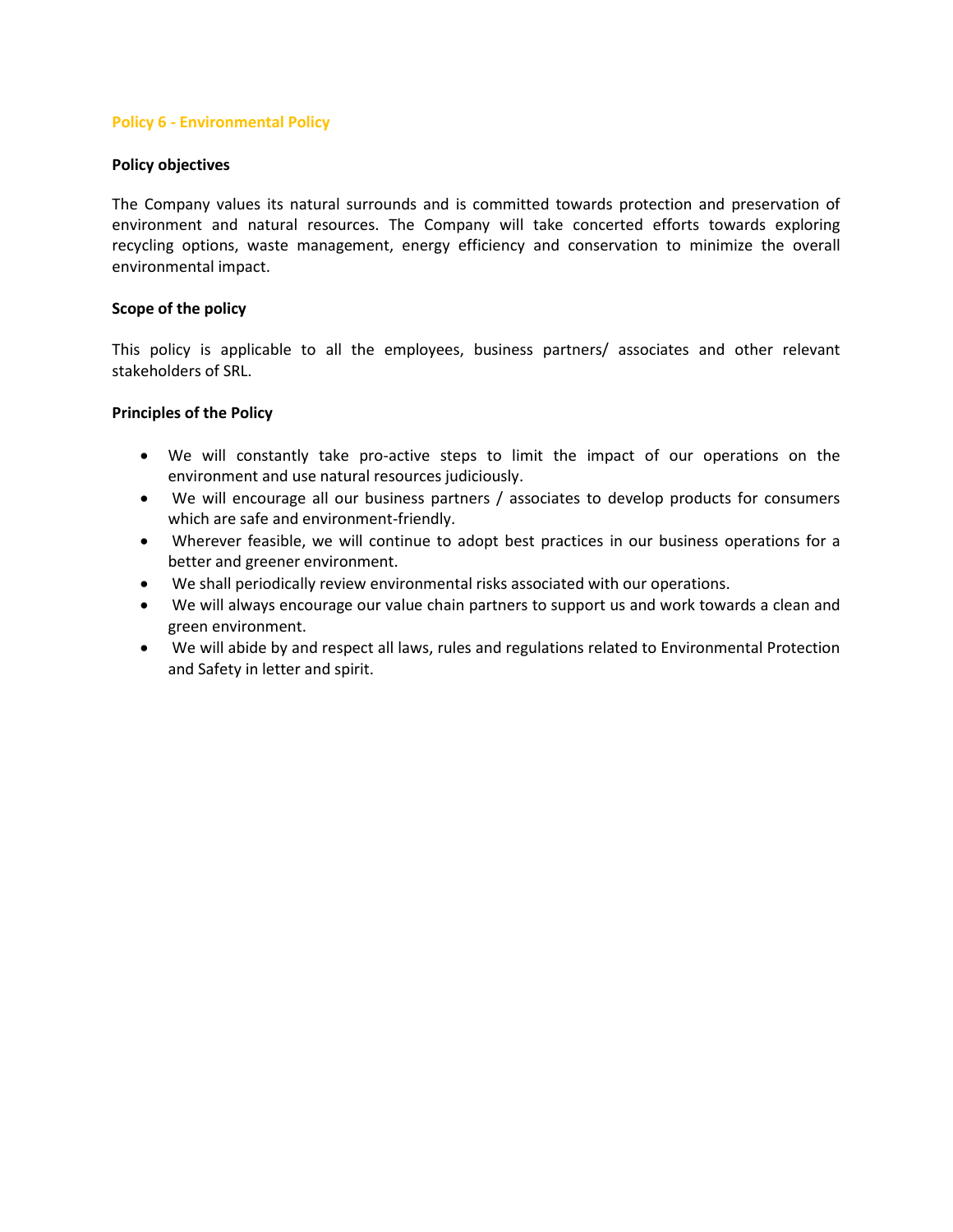# **Policy 7 - Responsible Advocacy of Regulatory Policies**

### **Policy objectives**

The Company endeavors to work with Government bodies for the betterment of public polices and support issues such as fair and transparent business practices, inclusive growth, social responsibility and environmental stewardship.

### **Scope of the policy**

This policy is applicable to all the employees and other relevant stakeholders of SRL

# **Principles of the Policy**

- We will co-operate with all Government bodies and policy makers towards implementation of laws and regulations.
- Wherever need be, we will provide constructive feedback and views towards polices keeping in mind the larger public interest.
- We will co-operate with our trade associations in support of legitimate trade practices.

# **Policy 8 – Inclusive Growth and Equitable Development**

#### **Policy objectives**

Corporate Social Responsibility is intrinsic to our core values and ASL serves its communities through initiatives designed with a holistic mind set. The Company endeavors to make real difference to the underprivileged by strengthening academic infrastructure and thus positively impacting standards of education.

#### **Scope of the policy**

This policy is applicable to all relevant stakeholders of SRL.

# **Principles of the Policy**

Please refer to our detailed CSR Policy at the below mentioned link: [http://www.spencersretail.com/investors\\_doc/CSR%20Policy.pdf](http://www.spencersretail.com/investors_doc/CSR%20Policy.pdf)